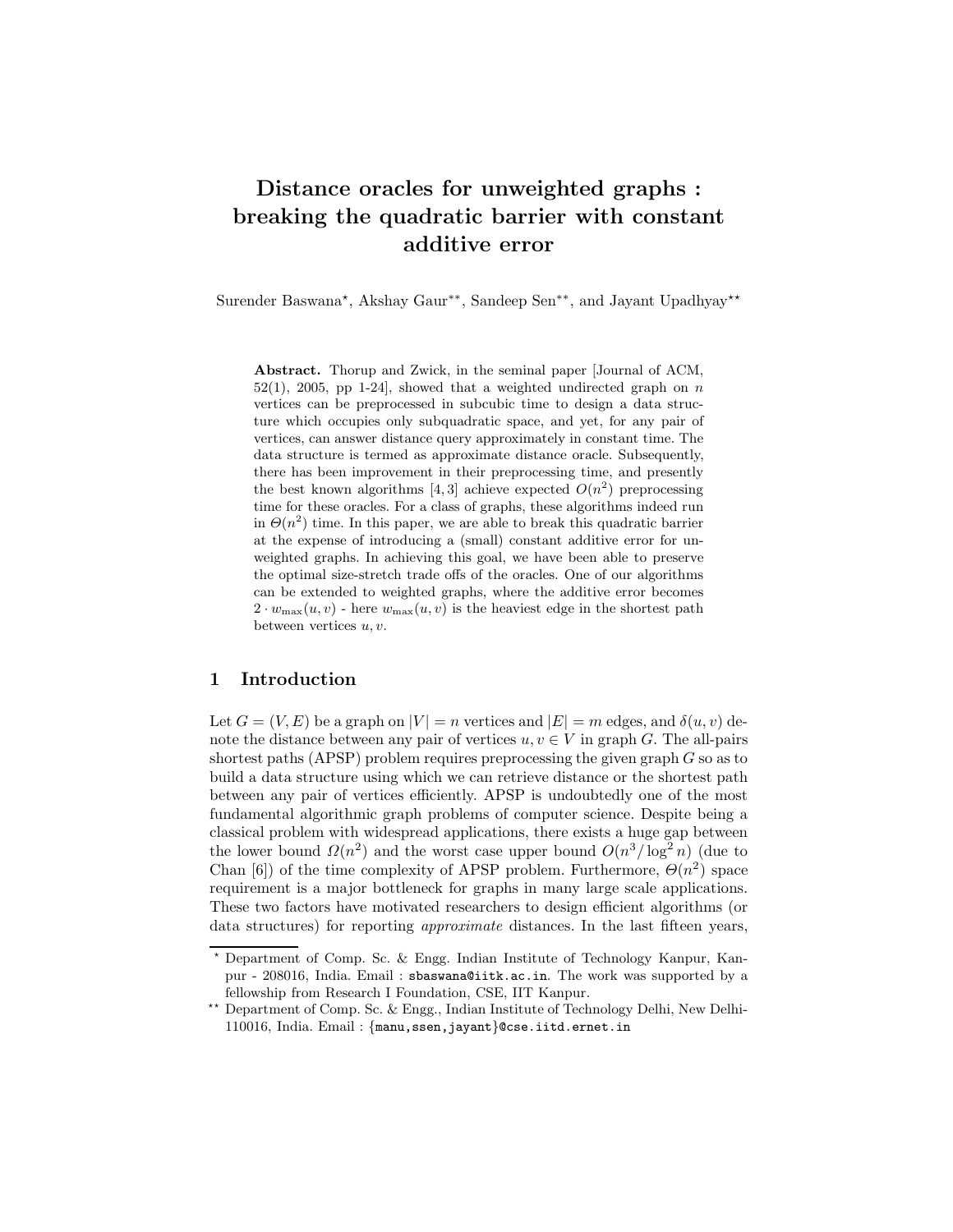many novel algorithms  $[1, 8, 7, 2, 11]$  have been designed which work for undirected graphs. However, among all these algorithms the approximate distance oracles designed by Thorup and Zwick [12] deserve special mention. They showed that any given weighted undirected graph on  $n$  vertices can be preprocessed in sub-cubic time for any integer  $t \geq 3$  to build a data structure of sub-quadratic size which for any pair of vertices  $u, v$  reports  $t$ -approximate distance - at least  $\delta(u, v)$  and at most  $t\delta(u, v)$ . There are two very impressive features of their data structure. First, the trade-off between stretch t and the size of data structure is essentially optimal assuming a 1963 girth lower bound conjecture of Erdős [9] and second, in spite of its sub-quadratic size their data structure can answer any distance query in constant time, hence the name "oracle". More precisely, Thorup and Zwick achieved the following result.

**Theorem 1.** [12] For any integer  $k \geq 1$ , an undirected weighted graph on n vertices and m edges can be preprocessed in expected  $O(kmn^{1/k})$  time to build a data structure of size  $O(kn^{1+1/k})$  that can answer any  $(2k-1)$ -approximate distance query in  $O(k)$  time.

Having achieved optimal size-stretch trade offs, and essentially constant query time, it is only the preprocessing time of these oracles which may be improved. The preprocessing time has been improved to  $O(\min(n^2, kmn^{1/k}))$  for unweighted graphs [4], and recently for weighted graphs as well [3]. Therefore, a natural question is whether it is possible to achieve  $O(m+n^{2-\epsilon})$  - a subquadratic upper bound for constructing approximate distance oracles. Note that any approximate all pairs shortest path algorithm takes  $\Omega(n^2)$  steps because of the output size. Therefore, a sub-quadratic time oracle construction provides a clear advantage over such algorithms when we are not interested in all the pair-wise distances. The main objective here is to achieve sub-quadratic preprocessing time for approximate distance oracles without violating the size-stretch trade off. It may be noted that the quadratic upper bound of the existing preprocessing algorithms [12][4] for these oracles is indeed tight - there exists a family of graphs on which these algorithms would execute in  $\Theta(n^2)$  time.

In this paper, we design approximate distance oracles which, at the expense of constant additive error, are constructable in sub-quadratic time and preserve size stretch trade-off optimally. More precisely, we show the following. For any  $k > 1$ , there is a data-structure which occupies  $O(kn^{1+1/k})$  space such that for any pair of vertices  $u, v \in V$ , it takes  $O(k)$  time to return  $\hat{\delta}(u, v)$  satisfying

$$
\delta(u,v) \leq \hat{\delta}(u,v) \leq (2k-1)\delta(u,v) + c_k \quad \text{where} \quad c_k = 2 \quad \text{for } k \geq 3 \quad \text{and} \quad c_2 = 8
$$

As a natural extension of  $(2k-1)$ -approximate distance oracle of [12], we denote the above oracle by  $(2k-1, c_k)$ -approximate distance oracle, where the first term  $(2k-1)$  is the stretch (multiplicative error) and  $c_k$  is the surplus (additive error). The expected preprocessing time for  $(2k-1, c_k)$  oracle is  $O(m+kn^{2-\alpha_k})$ , where  $\alpha_k$  takes value in the interval  $\left(\frac{1}{12}, \frac{1}{2}\right)$  - takes value  $\frac{1}{12}$  for  $k = 2$  and approaches  $\frac{1}{2}$  steadily as k increases (see Table 1).

In short, the small additive error has allowed us to break the quadratic barrier of preprocessing of approximate distance oracles. It would be very important to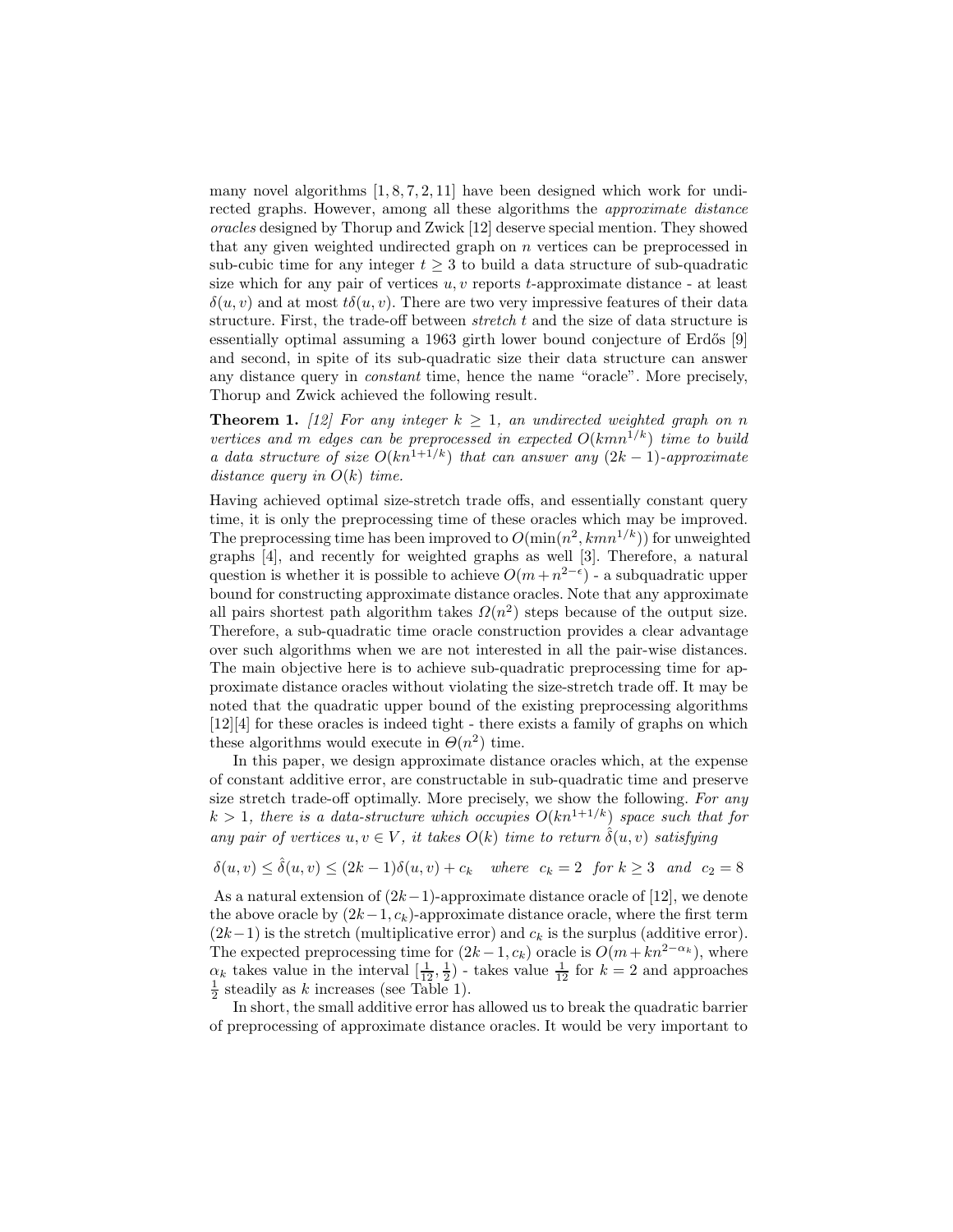| Stretch       | <b>Space</b>    | <b>Preprocessing Time</b>                                                                                             | Reference  |
|---------------|-----------------|-----------------------------------------------------------------------------------------------------------------------|------------|
| $(2k - 1, 0)$ | $O(kn^{1+1/k})$ | $O(\min(n^2, kmn^{1/k}))$                                                                                             | (12, 3, 4) |
| (3.8)         | $O(n^{3/2})$    | $O(\min(m + n^{\frac{23}{12}}, m\sqrt{n}))$                                                                           | this paper |
| (2k)          |                 | $(1,2), k \geq 3 O(kn^{1+1/k}) O(\min(m+kn^{\frac{3}{2}+\frac{1}{2k}+\frac{1}{2k-2}},kmn^{\frac{1}{k}})) $ this paper |            |

Table 1. Comparing the new algorithms with the existing algorithms for approximate distance oracles.

explore the limits to which the preprocessing time can be further improved. The result of this paper can be viewed as the first significant step in this direction.

#### 1.1 Overview of the new algorithms

The observation which forms the basis of our algorithms is the simple fact that the  $O(kmn^{1/k})$  time complexity of the algorithm of Thorup and Zwick [12] is already sub-quadratic provided the graph is sparse enough. In order to utilize this observation, we use the idea of partitioning the graph into sparse and dense subgraphs. Previously this idea was used by the algorithms which compute allpairs approximate distance with purely additive error only [1, 8]. Using a random sample  $S \subseteq V$  of vertices, we define a sparse subgraph with  $o(n^{2-1/k})$  edges, and execute Thorup and Zwick algorithm on this sub graph. This algorithm will execute in  $o(n^2)$  time and will easily take care of the case when the shortest paths between a pair of vertices is fully preserved in the sparse graph. Novelty of our algorithms is to handle the other case. Our algorithms make use of a combination of old and new ideas which enables achieving sub-quadratic space without compromising the optimal size-stretch trade-off. In order to make these ideas work, our algorithms effectively use suitable emulators and spanners which are sufficiently sparse.

**Definition 1** An  $(\alpha, \beta)$ -spanner of a graph  $G = (V, E)$  is a subgraph  $(V, E'), E' \subseteq$ E with the property that distance between any two vertices  $u, v \in V$  in the spanner is at least  $\delta(u, v)$  and at most  $\alpha(\delta(u, v)) + \beta$ .

**Definition 2** An  $(\alpha, \beta)$ -emulator of a graph  $G = (V, E)$  is a weighted graph  $(V, E^*)$  such that the distance  $\delta^*(u, v)$  between any two vertices  $u, v \in V$  in the emulator is at least  $\delta(u, v)$  and at most  $\alpha\delta(u, v) + \beta$ .

In the following section we describe the notations and lemmas which will be used throughout this paper. In section 3, we describe our  $(3, 8)$ -approximate distance oracle. In section 4, we describe  $(2k-1, 2)$ -approximate distance oracle for  $k > 2$ .

# 2 Preliminaries

For a given graph  $G = (V, E)$ , and any subset  $S \subseteq V$ , we shall use the following notations :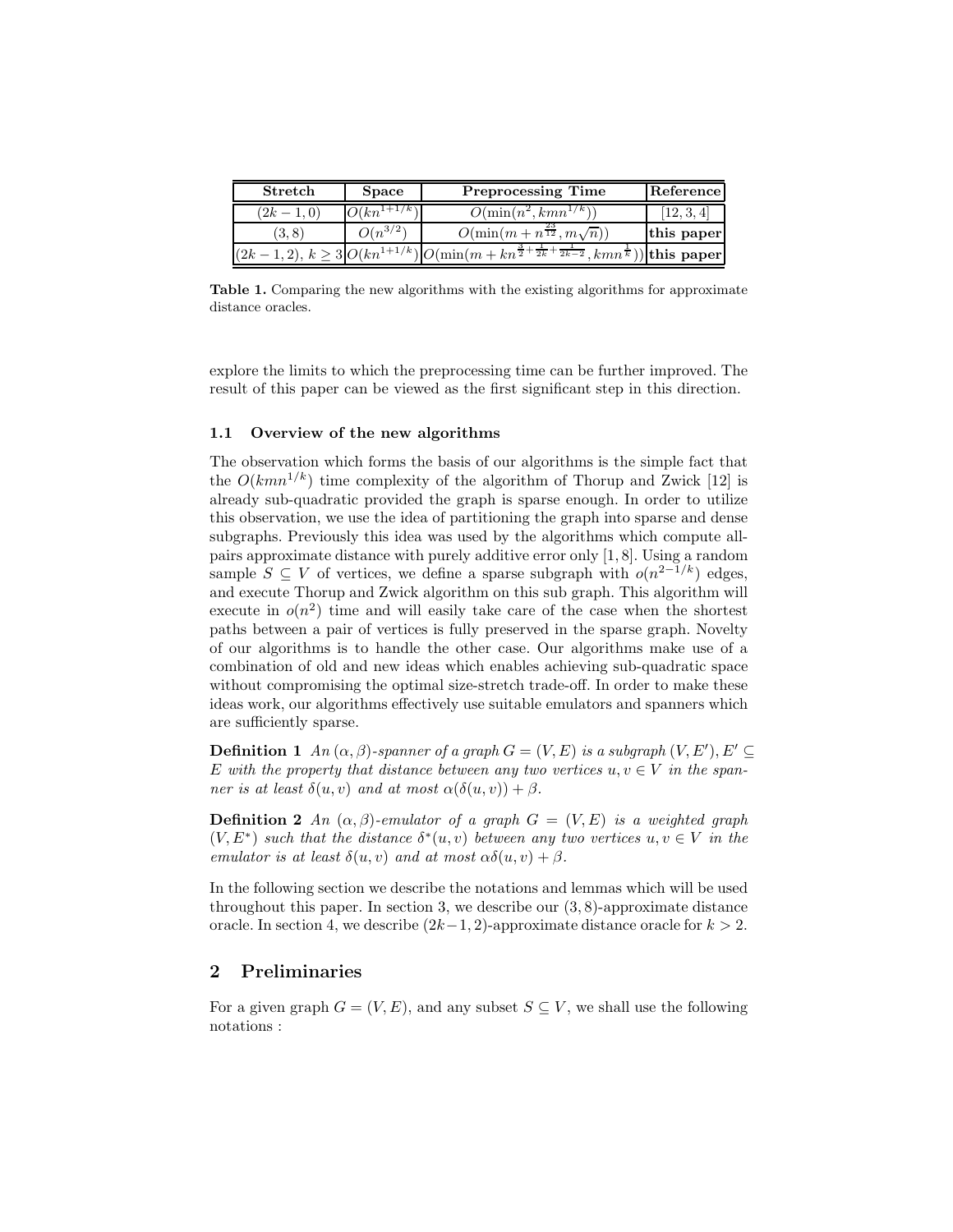- $-\mathcal{N}(v)$ : the set consisting of v and every neighbor of v in the graph G.
- $\mathcal{N}(S) : \cup_{v \in S} \mathcal{N}(v).$
- $p_S(v)$ : the vertex from set S which is nearest to v (break the tie arbitrarily in case there are multiple nearest vertices).
- $\delta(v, S)$ : distance between v and  $p_S(v)$ .
- $E(v)$ : the set of edges in G which are incident on v.
- $-\mathcal{E}_S(v)$ : the set  $E(v)$  if v is not adjacent to any vertex of set S, and Ø otherwise.
- $-\mathcal{E}_S: \cup_{v \in V} \mathcal{E}_S(v).$
- $-G<sub>S</sub>$ : the subgraph  $(V, \mathcal{E}<sub>S</sub>)$ .
- $-\mathcal{O}_t^{\mathcal{G}}$ : the t-approximate distance oracle of Thorup and Zwick [12] created on a subgraph  $\mathcal G$  of  $G$ .

Our data structure will store information about  $p_S(v)$  and  $\delta(v, S)$  for each vertex in the given graph  $G$ . To compute this information, the graph  $G$  can be processed in just  $O(m)$  time as follows : *insert a dummy vertex o in to the graph, connect* it to all the vertices of set S, and perform a BFS traversal on the graph starting from o. We shall use  $T<sub>S</sub>$  to denote the set of edges of this BFS tree excluding the edges incident on the dummy vertex.

**Lemma 1.** The edge set  $\mathcal{T}_S$  preserves the shortest path between v and  $p_S(v)$  for all  $v \in V$ . The size of  $\mathcal{T}_S$  is  $O(n)$ .

Now we redefine an important concept (due to Thorup and Zwick [12]) of ball around a vertex.

**Definition 3** [12] For a vertex  $u \in V$  and a set  $S \subseteq V$  in a graph  $G = (V, E)$ , we define ball $(u, V, S)$  as the sub-graph induced by all those vertices  $v \in V$  which satisfy  $\delta(u, v) < \delta(u, S)$  (i.e., for u, it is v which is nearer than  $p_S(u)$ ).

We now state the following Lemma about the number of vertices and edges in  $ball(u, V, S)$  when S is formed by random sampling.

**Lemma 2.** [12, 4] For a given graph  $G = (V, E)$ , let  $S \subseteq V$  be a set formed by selecting each vertex from V independently with probability  $q > 0$ . Then the expected number of vertices and expected number of edges in  $ball(u, V, S)$  are  $O(1/q)$  and  $O(1/q^2)$  respectively.

We shall now state a few important Lemmas about the sparse subgraph  $(V, \mathcal{E}_S)$ .

**Lemma 3.** If set  $S \subseteq V$  is formed by selecting each vertex independently with probability  $q > 0$ , the expected size of the set  $\mathcal{E}_S$  would be  $O(n/q)$ .

**Lemma 4.** If on the shortest path between any two vertices  $u, v \in V$  in the graph  $G = (V, E)$  there are no two consecutive vertices in set  $\mathcal{N}(S)$ , then the shortest path between u and v is preserved exactly in the subgraph  $(V, \mathcal{E}_S)$ .

The above property of the edge set  $\mathcal{E}_S$  will prove to be very useful in our construction. For the other case we observe the following.

**Lemma 5.** If the shortest path between  $u$  and  $v$  in the graph  $G$  contains at least 2 consecutive vertices from  $\mathcal{N}(S)$ , then  $\delta(u, S) + \delta(v, S) \leq \delta(u, v) + 1$ .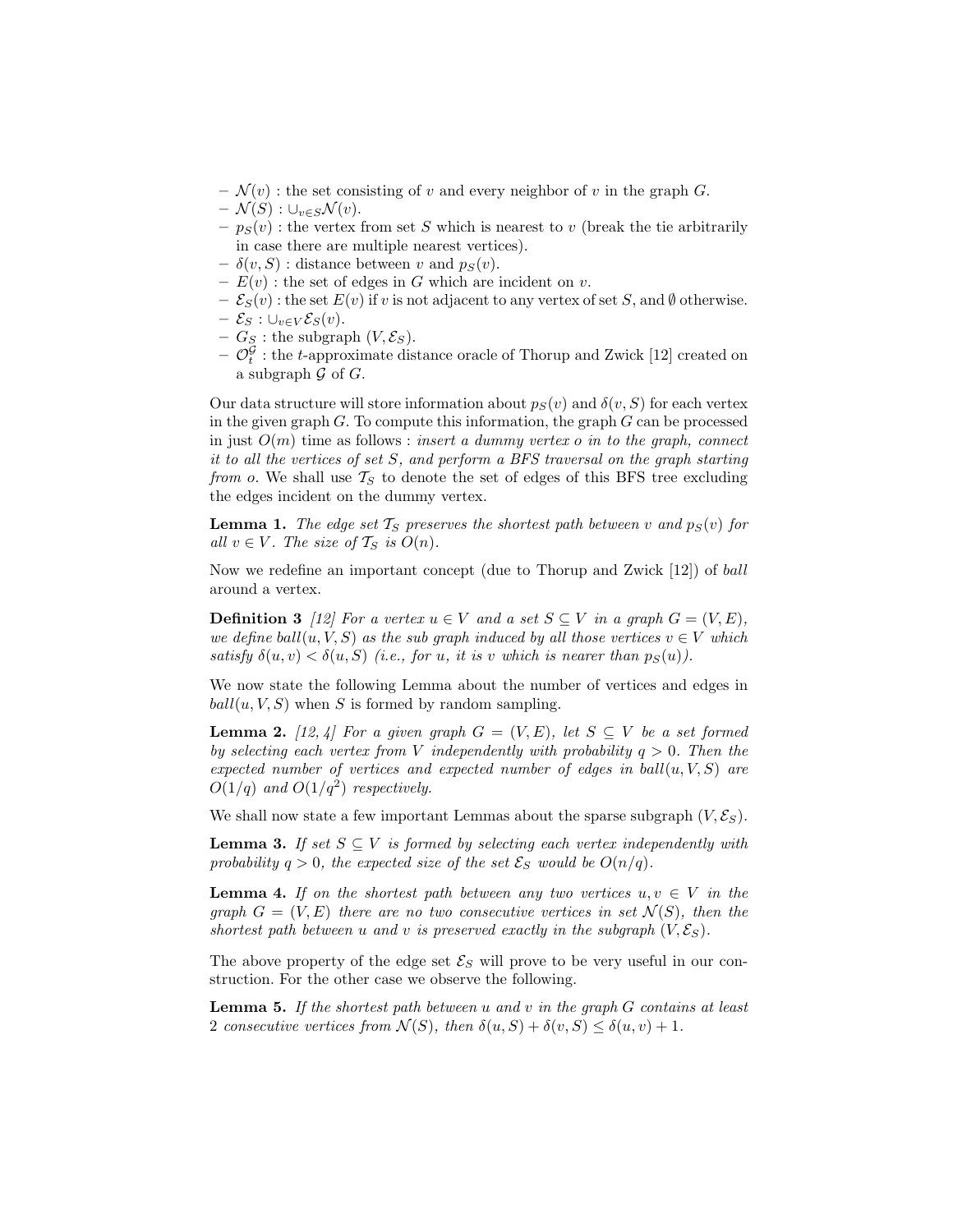*Proof.* Suppose on the shortest path between  $u$  and  $v$ ,  $u'$  be the vertex from the set  $\mathcal{N}(S)$  nearest to u, and v' be the vertex from the set  $\mathcal{N}(S)$  nearest to v. Since  $u' \in \mathcal{N}(S)$  either u' belongs to S or some neighbor of u' belongs to S. This implies that  $\delta(u, u') \geq \delta(u, S) - 1$ . Similarly  $\delta(v, v') \geq \delta(v, S) - 1$ . Also note that  $\delta(u, u') + \delta(u', v') + \delta(v', v) = \delta(u, v)$ . Furthermore,  $\delta(u', v') \ge 1$  since there are at least two vertices from  $\mathcal{N}(S)$  on the shortest path between u and v. Therefore,  $\delta(u, u') + \delta(v', v) + 1 \leq \delta(u, v)$ . This along with the lower bounds on  $\delta(u, u')$  and  $\delta(v, v')$  derived above imply that  $\delta(u, S) + \delta(v, S) \leq \delta(u, v) + 1$ .

For construction of our  $(2k-1, 2)$ -oracle for  $k > 2$ , we shall employ the following result on spanners.

**Theorem 2.** [10] For a given unweighted graph  $G = (V, E)$  and any integer  $k > 1$ , there exists an  $O(m)$  time algorithm for computing a  $(2k-1)$ -spanner of size  $O(n^{1+1/k})$ .

# 3 A (3, c)-approximate distance oracle in expected  $O(n^{2-\frac{1}{12}})$  time

Let  $G$  be the given undirected unweighted graph. Let  $S$  be a set formed by selecting each vertex independently with probability  $n^{-\frac{5}{12}}$ . Our preprocessing algorithm for  $(3, c)$ -approximate distance oracle, where  $c = 8$ , will employ the sparse subgraph  $(V, \mathcal{E}_S)$  and an *emulator* of the given graph G. We shall need a (3, 2)-emulator which also satisfies some additional properties which are very crucial (see Lemma 7). We describe the construction and properties of this emulator in the following subsection first.

# 3.1 The emulator  $(V, E^*)$ : its construction and properties

In the construction of the emulator, we shall employ the  $(3, 2)$ -spanner designed by Baswana et al. [5].

**Theorem 3.** [5] For a given graph  $G = (V, E)$ , let S' be a set formed by selecting each vertex from V independently with probability  $p = n^{-\frac{1}{3}}$ . It takes expected  $O(m)$  time to construct a  $(3,2)$ -spanner of size  $O(n^{4/3})$  that satisfies the following additional properties for each  $u \in V$ .

- 1. If  $u \in V$  has no neighbor from set S' in G, then every edge incident onto u will be in the spanner.
- 2. If  $u$  has one or more neighbors from set  $S'$  in  $G$ , then for some unique neighbor among them, denoted by  $c(u)$ , the following assertions hold true. (a) the edge  $(u, c(u))$  is present in the spanner also.
	- (b) for each edge  $(u, v) \in E$  not present in the spanner, there is a path between  $c(u)$  and  $c(v)$  in the spanner with length at most 3.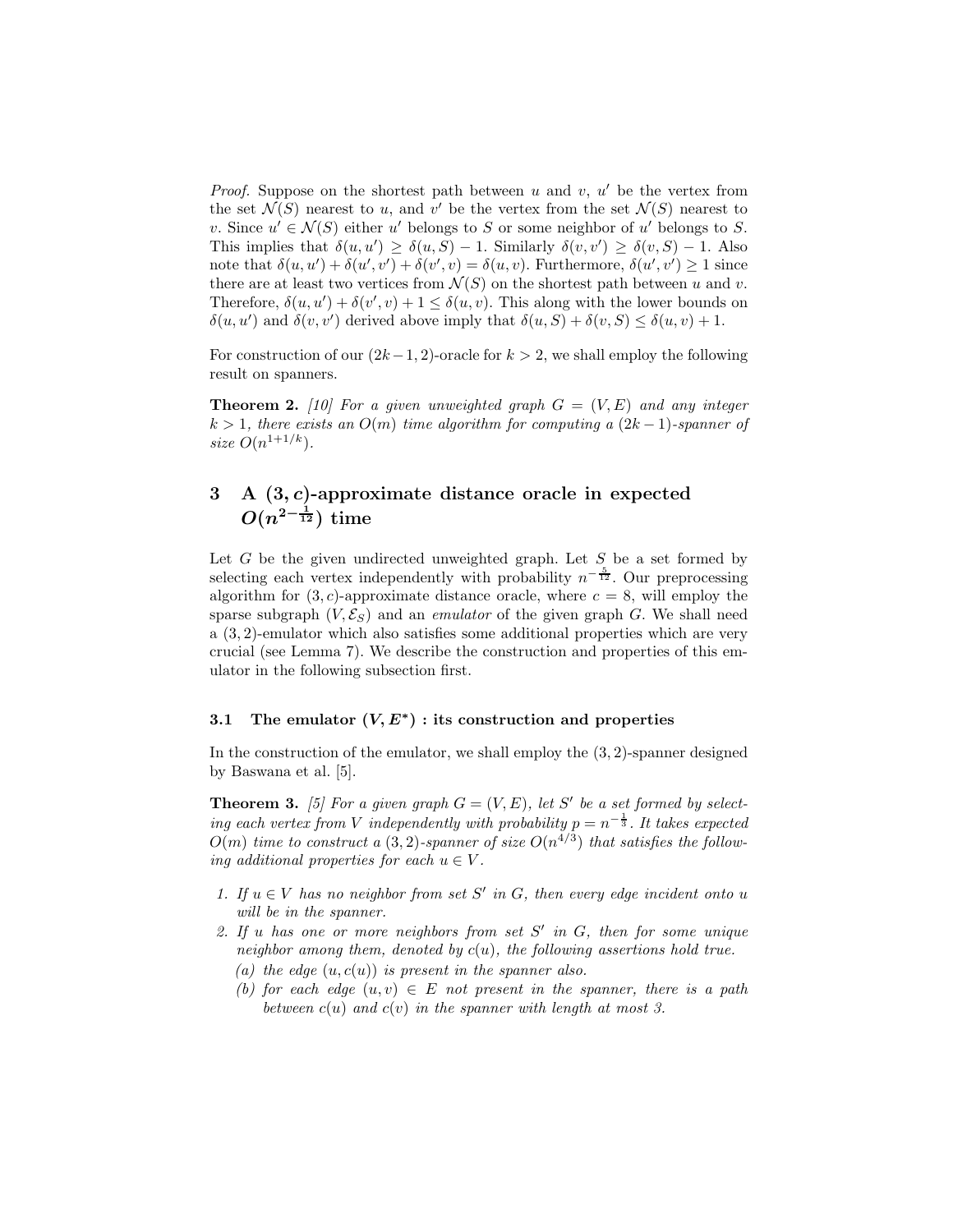## Algorithm for building emulator  $(V, E^*)$

- 1. Add the edges of  $\mathcal{T}_S$  (see Lemma 1)to  $E^*$ .
- 2. Let S' be the set formed by selecting each vertex with probability  $n^{-\frac{1}{3}}$ , and let span be the (3, 2)-spanner of the graph as stated in Theorem 3. Add all the edges of span to  $E^*$ .
- 3. From each vertex  $v \in V \backslash S$  perform BFS traversal up to level  $\delta(v, S) 1$ to compute distance to each  $x \in S'$  which is present in  $ball(v, V, S)$ , and add an edge  $(v, x)$  of weight  $\delta(v, x)$  to  $E^*$ .

**Lemma 6.** The emulator  $(V, E^*)$  output by the above algorithm has size  $O(n^{4/3})$ and can be constructed in expected  $O(m + n^{11/6})$  time.

*Proof.* The first two steps take expected  $O(m)$  time [5]. The third step is performed by executing BFS traversal from each  $v \in V \backslash S$  up to level  $\delta(v, S) - 1$ . This will involve traversing only the edges of the subgraph  $ball(v, V, S)$ . So it follows from Lemma 2 that the expected time spent per vertex  $v$  in step 3 is  $O(n^{\frac{5}{6}})$ . So the expected time spent for constructing  $E^*$  will be  $O(n^{\frac{11}{6}} + m)$ .

Let us analyze the number of edges of  $E^*$ . The first two steps will contribute  $O(n^{\frac{4}{3}})$  edges to  $E^*$ . It follows from elementary probabilistic analysis that the expected number of vertices of set S' in  $ball(v, V, S)$  will be  $O(n^{\frac{1}{12}})$ . So the expected number of weighted edges contributed to  $E^*$  by each vertex  $v \in V \backslash S$  is  $O(n^{\frac{1}{12}})$ . Hence the expected number of edges in  $E^*$  will be  $O(n^{\frac{13}{12}}+n^{\frac{4}{3}})=O(n^{\frac{4}{3}})$ . We repeat the above algorithm if  $|E^*|$  exceeds twice its expected value; it follows from Markov inequality that the expected number of repetitions needed will be at most 2. So we can conclude that the above algorithm can be made to run in expected  $O(m + n^{\frac{11}{6}})$  time to compute emulator  $(V, E^*)$  with  $|E^*| = O(n^{\frac{4}{3}})$ .

It follows from the second step in the above algorithm that  $(V, E^*)$  is a  $(3, 2)$ emulator of the given graph. Furthermore, it nearly preserves exact distance from every vertex u to all the vertices with in  $ball(u, V, S)$ . The following Lemma formalizes this fact.

**Lemma 7.** For each vertex u and any vertex  $v \in \text{ball}(u, V, S)$ , the distance  $\delta^*(u, v)$  in the emulator  $(V, E^*)$  is at least  $\delta(u, v)$  and at most  $\delta(u, v) + 4$ 

*Proof.* Consider the shortest path between u and v in the original graph. If  $v \in S'$ , it follows that  $\delta^*(u, v) = \delta(u, v)$ . Otherwise, let w be the vertex nearest from  $v$ (excluding v) on this path which belongs to  $\mathcal{N}(S')$ . If no such w exists, then the entire path is preserved in the emulator as follows from Theorem  $3(1)$ . Otherwise it follows from Theorem 3(2) that there is a vertex  $x \in S'$  such that the edge  $(x, w)$  is present in the  $(3, 2)$ -spanner (and hence in the emulator too). Note that x must belong to  $ball(u, V, S)$  also, therefore, there is a weighted edge  $(u, x)$  in the emulator with weight  $\delta(u, x)$ . Now there are two cases.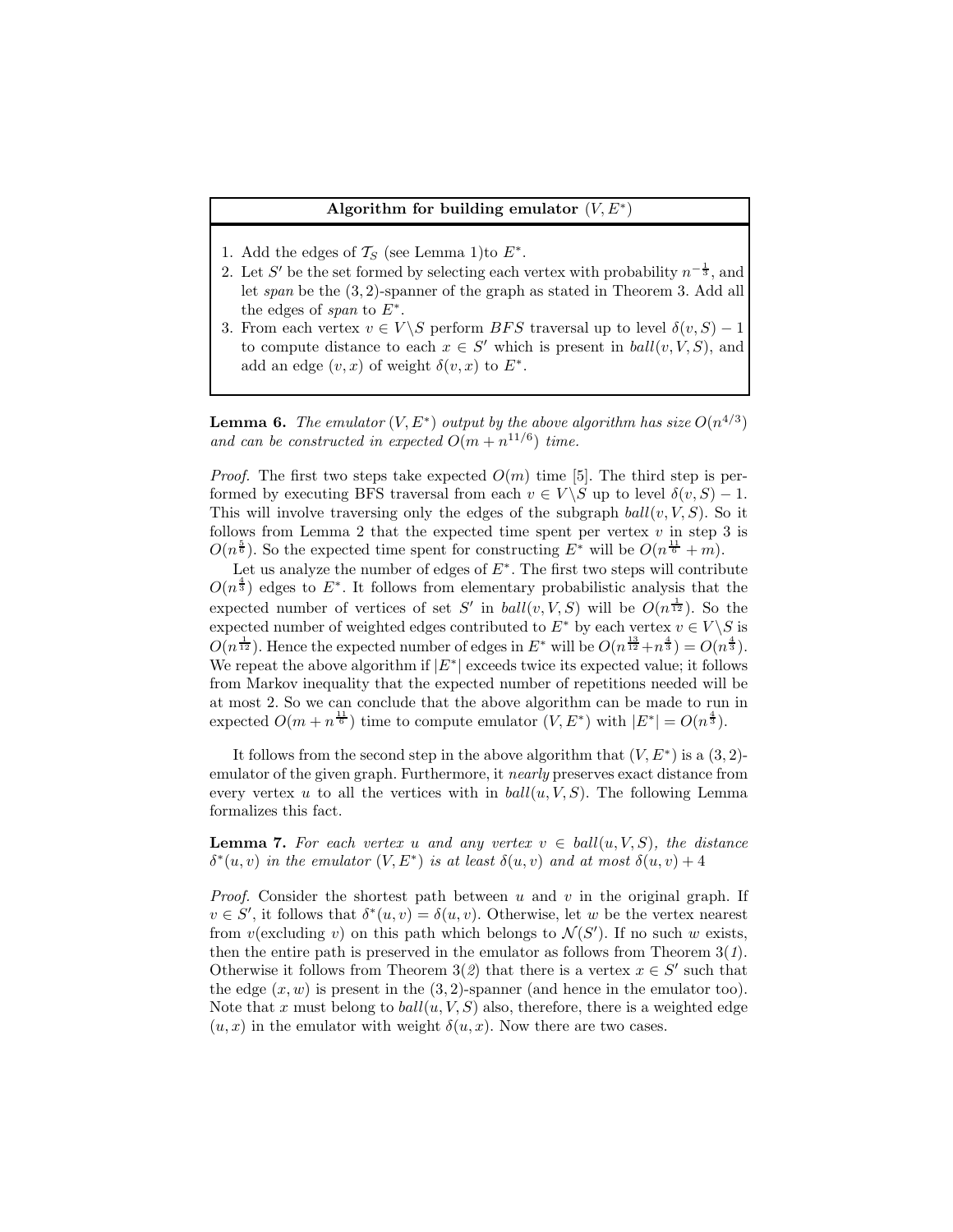- 1.  $(w, v) \in E$ : In this case,  $\delta(u, x) \leq \delta(u, v)$ . Now consider the sub-case when  $v \in \mathcal{N}(S')$ , it follows from Theorem 3(2) that for some vertex  $c(v) \in S'$ , the edge  $(v, c(v))$  as well as a path between x and  $c(v)$  of length at most 3 is present in the spanner, and hence in the emulator. This implies that  $\delta^*(u, v) \leq \delta(u, x) + \delta^*(x, c(v)) + \delta(c(v), v) \leq \delta(u, v) + 4.$ If  $v \notin \mathcal{N}(S')$  then the edge  $(w, v)$  is preserved in emulator as follows from Theorem 3(1). Thus the distance  $\delta^*(u, v) \leq \delta(u, x) + 2 \leq \delta(u, w) + 3 \leq$  $\delta(u, v) + 2.$
- 2.  $(w, v) \notin E$ : In this case,  $\delta(u, x) \leq \delta(u, w) + 1$ . Furthermore, it follows from definition of w and Theorem  $3(1)$  that the entire path between w and v is preserved in the spanner, and hence in the emulator. The weighted edge  $(u, x)$ , the edge  $(x, w)$  and the  $w \leftrightarrow v$  path constitute a path in the emulator of length at most  $\delta(u, v) + 2$ .

Now we shall describe the preprocessing algorithm for the  $(3, c)$ -approximate distance oracle.

#### 3.2 Preprocessing and query algorithm for  $(3, c)$ -Oracle

The following is the preprocessing algorithm for  $(3, c)$ -oracle.

- 1. Choose a random sample  $S \subseteq V$  by picking each vertex independently with probability  $n^{-5/12}$ .
- 2. Build a 3-approximate distance oracle  $\mathcal{O}_3^{G_S}$  using Thorup and Zwick [12] for the subgraph  $G_S = (V, \mathcal{E}_S)$ .
- 3. For each  $s \in S$ , perform Dijkstra's single source shortest path (SSSP) algorithm on emulator  $(V, E^*)$ . Let *Dist* be the matrix which stores shortest distance between each pair of vertices from set S in the emulator.
- 4. Compute  $p_S(u)$  and  $\delta(u, S)$  for all  $u \in V \backslash S$ ; Let R be an array such that  $\mathcal{R}[u] = \delta(u, S).$

The  $(3, c)$ -oracle will consist of  $\mathcal{O}_3^{G_s}$ , matrix Dist[], and array  $\mathcal{R}[]$ . We now describe the query algorithm.

 $\mathbf{Query}(u, v)$  {  $d_1 \leftarrow \mathcal{O}_3^{G_S}(u,v).$  $d_2 \leftarrow \mathcal{R}[u] + \mathcal{R}[v] + Dist[p_S(u), p_S(v)].$ return  $\min(d_1, d_2)$ }

#### 3.3 Analysis of the new oracle

Let us first analyze the stretch of the approximate distance reported by  $\mathbf{Query}(u, v)$ for any two vertices  $u, v \in V$ . If the shortest path between u and v in G doesn't contain two consecutive vertices in  $\mathcal{N}(S)$ , then from Lemma 4, it follows that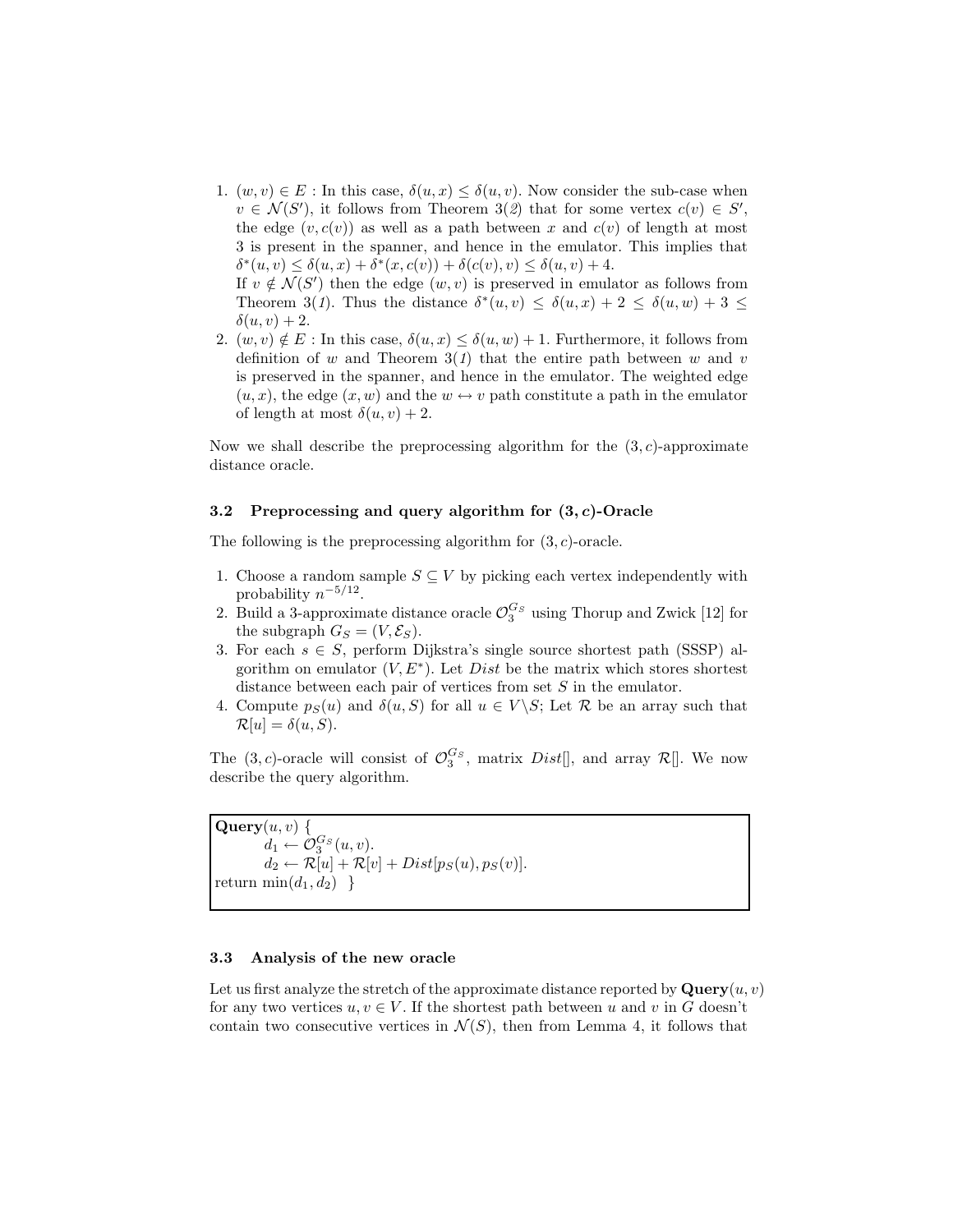

Fig. 1. Analyzing the  $(3, c)$ -approximate distance oracle when there are at least two consecutive vertices from  $\mathcal{N}(S)$  on the shortest path between u and v

this shortest path is captured in the sparse subgraph  $G_S = (V, \mathcal{E}_S)$  as well. It follows from Theorem 1 that the data structure  $\mathcal{O}_3^{G_S}$  will report a stretch-3 estimate of shortest distance, and we are done. Let us consider the case where the shortest path between  $u$  and  $v$  contains two or more consecutive vertices from  $\mathcal{N}(S)$ . It follows from Lemma 5 that  $\mathcal{R}[u] + \mathcal{R}[v] \leq \delta(u, v) + 1$ . In this case  $ball(u, V, S)$  and  $ball(v, V, S)$  will be non-overlapping (see Figure1). We divide the shortest path between  $u$  and  $v$  into 3 separate sub-paths : the path  $u \leftrightarrow u'$  lying inside  $ball(u, V, S)$ , the path  $v' \leftrightarrow v$  lying inside  $ball(v, V, S)$ , and the path  $u' \leftrightarrow v'$  not covered by either of the two balls. It follows from Lemma 7 that  $\delta^*(u, u') \leq \delta(u, u') + 4 = (\delta(u, S) - 1) + 4 = \mathcal{R}[u] + 3$ , and similarly  $\delta^*(v', v) \leq \mathcal{R}[v] + 3$ . Moreover, since the emulator has stretch  $(3, 2)$ , so

$$
\delta^*(u', v') \le 3\delta(u', v') + 2 \le 3(\delta(u, v) - \mathcal{R}[u] - \mathcal{R}[v] + 2) + 2
$$
  
= 3\delta(u, v) - 3\mathcal{R}[u] - 3\mathcal{R}[v] + 8

Combining the length of the three sub-paths in the emulator, it follows that that  $\delta^*(u, v) \leq 3\delta(u, v) - 2\mathcal{R}[u] - 2\mathcal{R}[v] + 14$ . Thus the distance reported by  $\mathbf{Query}(u, v)$  is at most :

$$
\mathcal{R}[u] + \mathcal{R}[v] + Dist[p_S(u), p_S(v)] \le 2\mathcal{R}[u] + 2\mathcal{R}[v] + \delta^*(u, v) \le 3\delta(u, v) + 14
$$

Additive error can be reduced to 8 by a more careful analysis. However, for sake of simplicity, we have omitted the details in this version.

We now analyze the space and preprocessing time of this  $(3, c)$ -oracle.

**Lemma 8.** The size of  $(3, c)$ -approximate distance oracle is  $O(n^{3/2})$ .

*Proof.* It follows from Theorem 1 that the size of  $\mathcal{O}_3^{G_S}$  is  $O(n^{3/2})$ . The size of S will be concentrated around its expected value of  $O(n^{7/12})$  (this is because |S| is sum of *n* independent Bernoulli random variables, and we can apply Chernoff's bound). Therefore, with high probability, the size of matrix  $Dist$  is  $|S| \times |S|$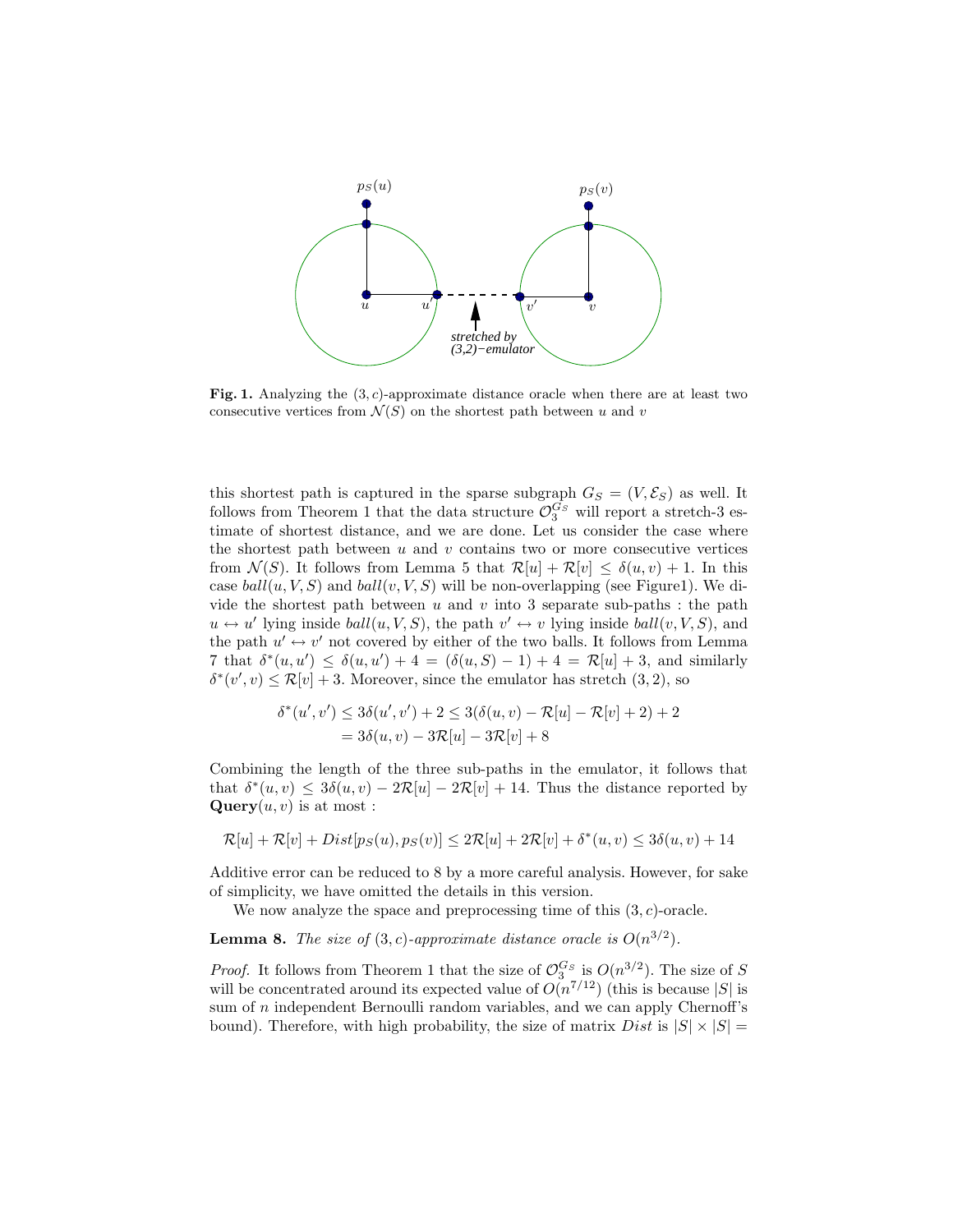$O(n^{14/12})$  which is  $o(n^{3/2})$ . For each  $u \in V$  we also store vertex  $p_S(u)$  and distance  $\mathcal{R}[u]$ ; this will require additional  $O(n)$  space for all the vertices. So the overall space required is concentrated around  $O(n^{3/2})$  with high probability. We may rebuild the oracle again from scratch if the space exceeds its expected value by some large constant; using Markov inequality, it follows that the expected number of repetitions will be just a constant.

**Lemma 9.** The expected time taken by preprocessing algorithm is  $O(n^{2-\alpha_2}+m)$ where  $\alpha_2 = \frac{1}{12}$ .

*Proof.* Steps 1 and 4 of the preprocessing algorithm take  $O(m)$  time. In step 2, it follows from Theorem 1 that the  $\mathcal{O}_3^{G_S}$  construction takes  $O(|\mathcal{E}_S| \cdot n^{\frac{1}{2}})$  time, and we know from Lemma 3 that the expected value of  $|\mathcal{E}_S|$  is  $O(n^{1+\frac{5}{12}})$ . Thus constructing  $\mathcal{O}_3^{G_S}$  takes expected  $O(n^{2-\frac{1}{12}})$  time. Emulator construction takes expected  $O(m + n^{\frac{11}{6}})$  time which follows from Lemma 6. In Step 3 of the preprocessing algorithm, we execute Dijkstra's single source shortest path algorithm  $\forall s \in S$  on  $E^*$  which will take expected  $O(|S| \cdot (|E^*| + n \log n))$  time. Also note that  $|E^*| = O(n^{\frac{4}{3}})$  (see Lemma 6). Thus the expected time required in step 3 of the preprocessing algorithm is  $O(n^{\frac{7}{12} + \frac{4}{3}}) = O(n^{2 - \frac{1}{12}})$ . Thus the expected running time of the preprocessing algorithm is  $O(n^{\frac{23}{12}})$ .

We can thus conclude the following Theorem.

**Theorem 4.** A given unweighted graphs on n vertices and m edges can be preprocessed in expected  $O(m + n^{\frac{23}{12}})$  time to build a  $(3, 8)$ -approximate distance oracle of size  $O(n^{\frac{3}{2}})$ .

# 4 A  $(2k-1, 2)$  approximate distance oracle in  $o(n^2)$  time

In this section we describe a  $(2k - 1, 2)$ -approximate distance oracle, for any integer  $k \geq 3$ , which can be constructed in expected sub-quadratic time. The space occupied by the oracle is  $O(kn^{1+1/k})$ .

Let  $S \subseteq V$  be formed by selecting each vertex independently with probability  $n^{-\frac{1}{2}-\frac{1}{2k(k-1)}}$ . Thus the expected size of S is  $O(n^{\frac{1}{2}-\frac{1}{2k(k-1)}})$ . Just like our  $(3, c)$ -approximate distance oracle, our preprocessing algorithm for  $(2k - 1, 2)$ approximate distance oracle will employ an emulator  $(V, E^*)$ . However, this emulator will be a proper sub graph of the original graph  $G$  as can be observed from its construction described below.

Constructing emulator  $(V, E^*)$ 

- 1. Add the edges of  $\mathcal{T}_S$  (see Lemma 1)to  $E^*$ .
- 2. Compute a  $(2k-3)$ -spanner span of size  $O(n^{1+\frac{1}{k-1}})$  for the given graph using  $O(m)$  time algorithm of Theorem 2. Add all edges of span to  $E^*$ .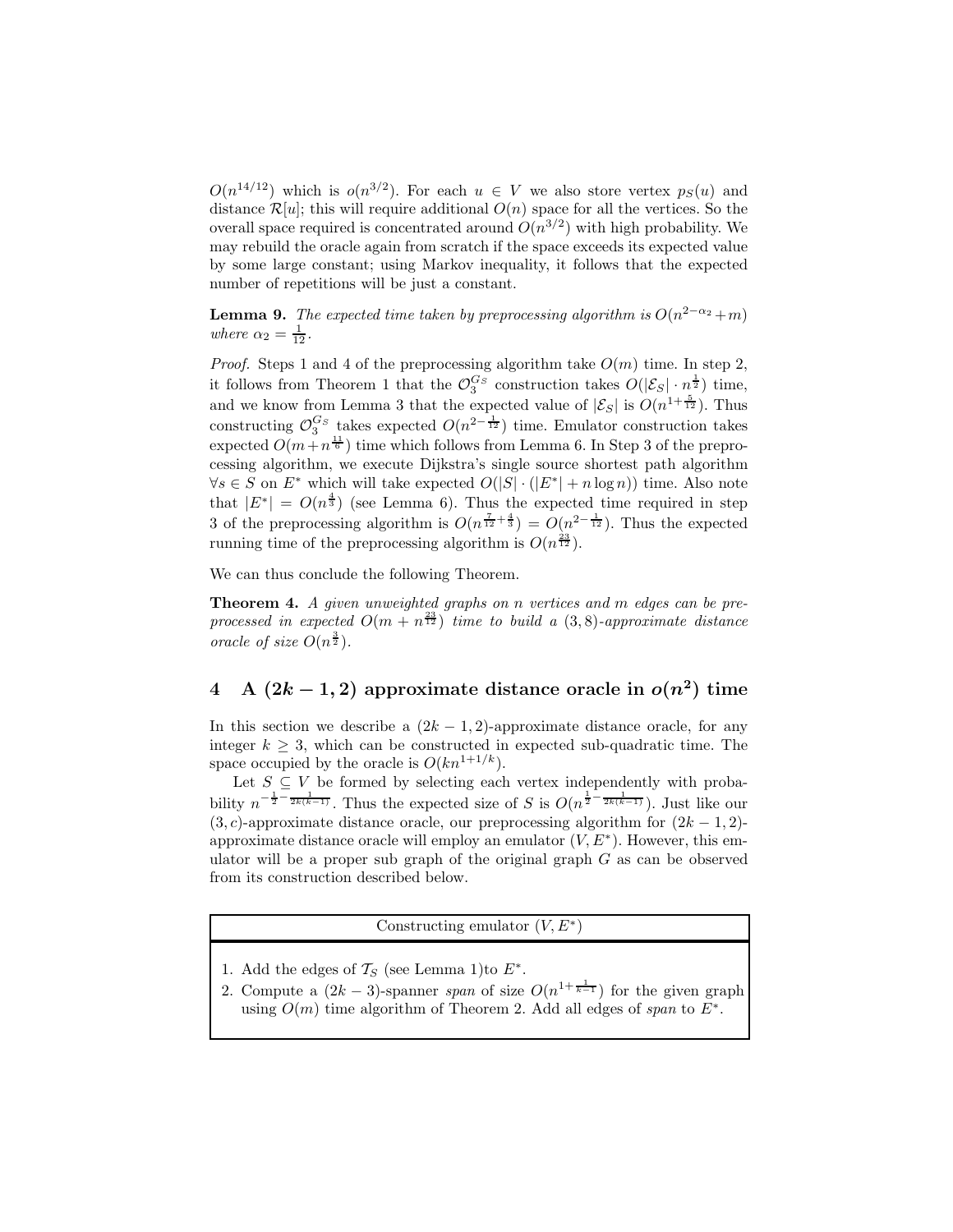**Lemma 10.** The subgraph  $(V, E^*)$  output by the above algorithm is an  $(2k-3)$ emulator of size  $O(n^{1+\frac{1}{k-1}})$ . It is computed in  $O(m)$  time. Furthermore, this emulator preserves distance between u and  $p_S(u)$  for each  $u \in V$ .

# 4.1 Preprocessing and query algorithm for  $(2k-1, 2)$ -approximate distance oracle

We preprocess the graph to obtain  $(2k-1, 2)$ -oracle as follows.

- 1. Choose a random sample  $S \subseteq V$  by picking each vertex independently with probability  $n^{-\frac{1}{2} - \frac{1}{2k(k-1)}}$ .
- 2. Construct a  $(2k-1)$ -approximate distance oracle of Thorup and Zwick [12] on  $G_S = (V, \mathcal{E}_S)$ . Let us denote this data structure by  $\mathcal{O}_{2k-1}^{G_S}$ .
- 3. For each  $s \in S$ , execute SSSP algorithm on emulator  $(V, E^*)$  to obtain matrix Dist, which stores distance  $\delta^*(u, v)$  between u and v in the emulator for all  $u, v \in S$ .
- 4. Compute  $p_S(u)$  for each  $u \in V$ , and construct an array R such that  $\mathcal{R}[u] =$  $\delta(u, S)$  for each  $u \in V$ .

The oracle will consist of  $\mathcal{O}_{2k-1}^{G_S}$ , matrix  $Dist[]$ , and array  $\mathcal{R}[]$ . We now describe the query algorithm.

 $\mathbf{Query}(u, v)$  {  $d_1 \leftarrow \mathcal{O}_{2k-1}^{G_S}(u,v).$  $d_2 \leftarrow \mathcal{R}[u] + \mathcal{R}[v] + Dist[p_S(u), p_S(v)].$ return  $\min(d_1, d_2)$ }



Fig. 2. Proving stretch bound in  $(2k-1, 2)$ -approximate distance oracle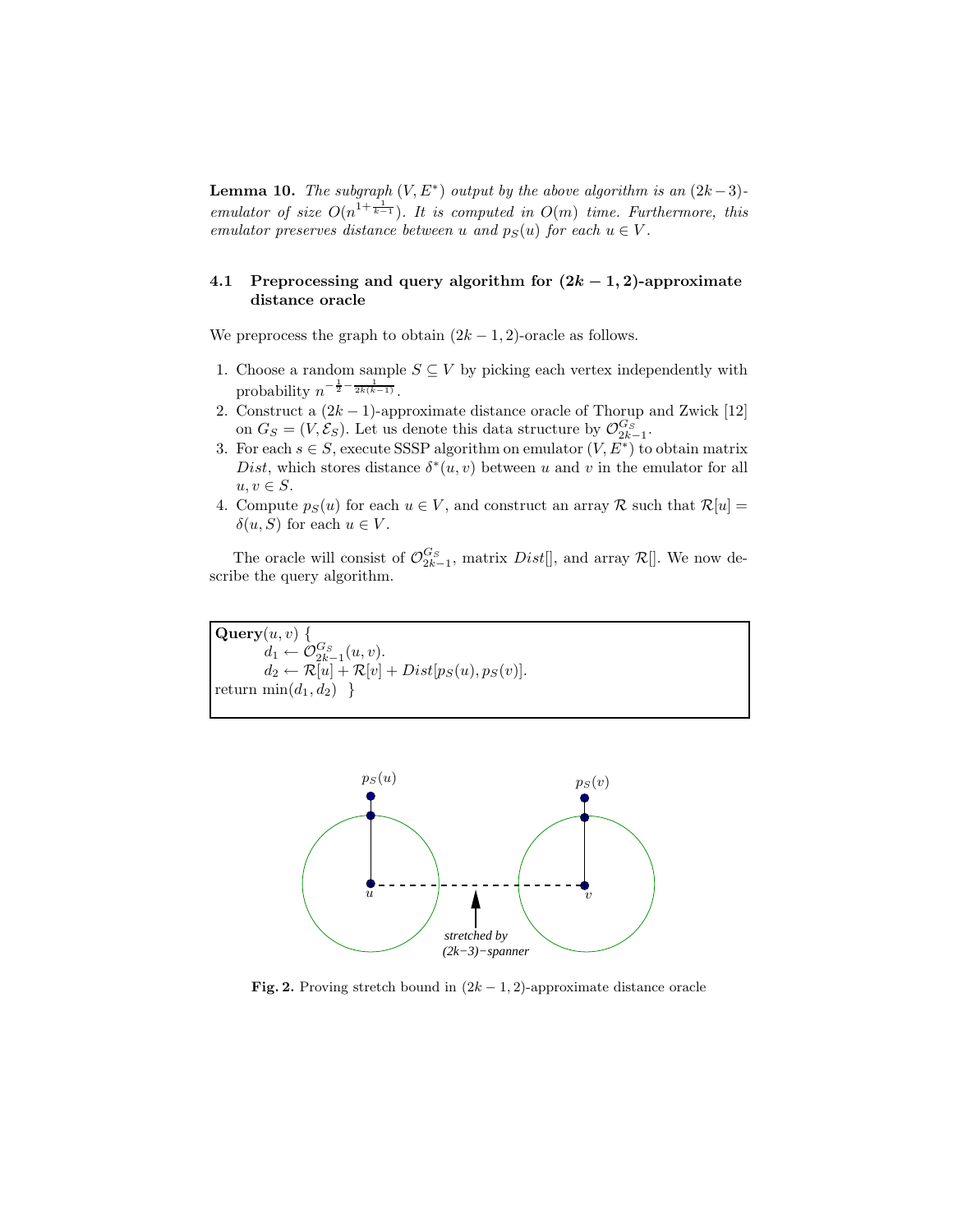#### 4.2 Analysis of stretch, space and preprocessing time of oracle

Let us analyze the distance reported by  $\mathbf{Query}(u, v)$  for any two vertices  $u, v \in$  $V$ . We consider the two cases to prove the stretch bound as follows:

- 1. If the shortest path between  $u$  and  $v$  doesn't contain two or more consecutive vertices in  $\mathcal{N}(S)$ , then it follows from Lemma 4 that this shortest path is captured in the sparse subgraph  $G_S = (V, \mathcal{E}_S)$  as well. By Theorem 1, the data structure  $\mathcal{O}_{2k-1}^{G_S}$  will report a stretch- $(2k-1)$  estimate of the shortest distance between  $u$  and  $v$ .
- 2. If the shortest path between u and v contains two or more consecutive vertices in  $\mathcal{N}(S)$ , then it follows from Lemma 5 that  $\mathcal{R}(u) + \mathcal{R}(v) = \delta(u, S) +$  $\delta(v, S) \leq \delta(u, v) + 1$ , where  $\delta(u, v)$  is the length of the shortest path between u and v in G. In this case, it is easy to observe that  $ball(u, V, S)$ and  $ball(v, V, S)$  do not overlap (see Figure 2). It follows from Lemma 10 that  $\delta^*(u, p_S(u)) = \delta(u, p_S(u))$ , and similarly  $\delta^*(v, p_S(v)) = \delta(v, p_S(v))$ . Hence,  $Dist(p_S(u), p_S(v)) \leq \delta(u, S) + \delta(v, S) + \delta^*(u, v)$ . Now  $\delta^*(u, v) \leq$  $(2k-3)\delta(u, v)$  since  $(V, E^*)$  is a  $(2k-3)$ -emulator. Combining these inequalities and using Lemma 5, the approximate distance returned by  $\mathbf{Query}(u, v)$ can be bounded by :

$$
\mathcal{R}[u] + \mathcal{R}[v] + Dist[p_S(u), p_S(v)] \le 2\delta(u, S) + 2\delta(v, S) + \delta^*(u, v)
$$
  

$$
\le (2k - 1)\delta(u, v) + 2
$$

**Lemma 11.** The size of the  $(2k - 1, 2)$ -oracle constructed is  $O(kn^{1+1/k})$ .

*Proof.* It follows from Theorem 1 that  $\mathcal{O}_{2k-1}^{G_S}$  uses  $O(kn^{1+\frac{1}{k}})$  space. Dist matrix will use  $|S|^2 = O(n^{1-\frac{1}{k(k-1)}})$  space, and array R will use  $O(n)$  space.

**Lemma 12.** The expected time taken in computing a  $(2k - 1, 2)$ -approximate distance oracle is  $O(kn^{2-\alpha_k} + m)$  where  $\alpha_k = \left(\frac{1}{2} - \frac{1}{2k} - \frac{1}{2k-2}\right)$ .

*Proof.* It follows from Theorem 1 that the construction of  $\mathcal{O}_{2k-1}^{G_S}$  takes  $O(k|\mathcal{E}_S| \cdot$  $n^{\frac{1}{k}}$ ) time, and we know from Lemma 3 that the expected value of  $|\mathcal{E}_S|$  is  $O(n^{\frac{3}{2}+\frac{1}{2k(k-1)}})$ . So the construction of  $\mathcal{O}_{2k-1}^{G_S}$  will take expected  $O(kn^{\frac{3}{2}+\frac{1}{2k}+\frac{1}{2k-2}}+$  $m$ ) time. In Step 3 of the preprocessing algorithm, the construction of emulator takes  $O(m)$  time. We run Dijkstra's SSSP algorithm for each  $s \in S$  on  $(2k-3)$ -emulator  $(V, E^*)$  of size  $O(n^{1+\frac{1}{(k-1)}})$ .<sup>1</sup> This will take expected  $O(|S| \cdot$  $n^{1+\frac{1}{(k-1)}} = O(n^{\frac{3}{2}+\frac{1}{2k}+\frac{1}{(2k-2)}})$  time. Step 4 will take  $O(m)$  time. Thus the expected time complexity of computing  $(2k - 1, 2)$ -approximate distance oracle is  $O(kn^{\frac{3}{2}+\frac{1}{2k}+\frac{1}{2k-2}}+m).$ 

We can thus conclude the following Theorem.

**Theorem 5.** For any integer  $k > 2$ , an unweighted undirected graphs on n vertices and m edges can be preprocessed in expected  $O(kn^{\frac{3}{2} + \frac{1}{2k} + \frac{1}{2k-2}} + m)$  time to compute  $(2k-1, 2)$ -approximate distance oracle of  $O(kn^{1+\frac{1}{k}})$  size.

<sup>&</sup>lt;sup>1</sup> Although this space exceeds  $O(n^{1+1/k})$ , it is only required during the construction of the oracle and does not contribute to the size of the oracle.